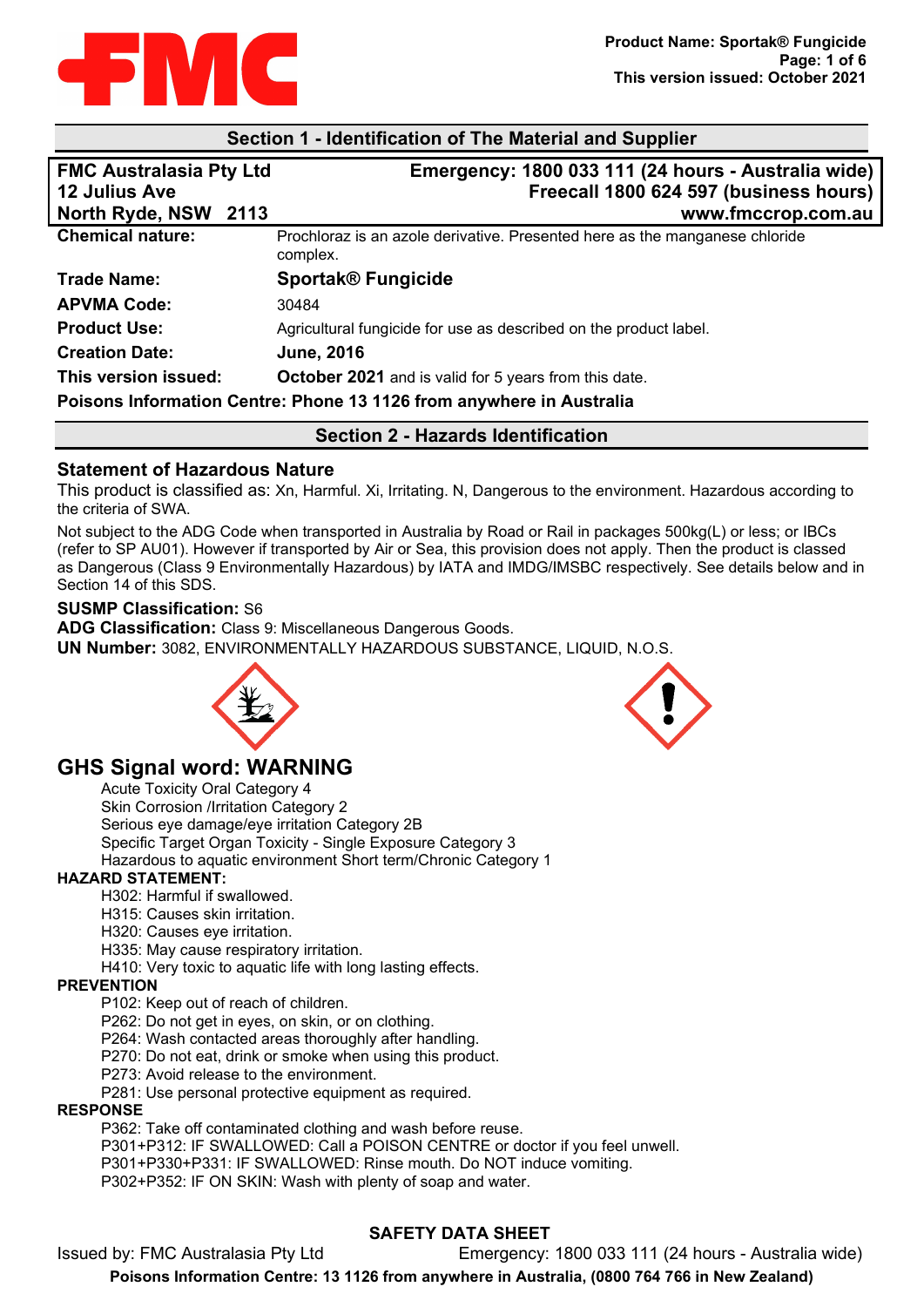

P305+P351+P338: IF IN EYES: Rinse cautiously with water for several minutes. Remove contact lenses, if present and easy to do. Continue rinsing.

P332+P313: If skin irritation occurs: Get medical advice.

P337+P313: If eye irritation persists: Get medical advice.

P391: Collect spillage.

P370+P378: In case of fire, use carbon dioxide, dry chemical, foam, water fog. Alcohol resistant foam is the preferred firefighting medium but, if it is not available, normal foam can be used.

#### **STORAGE**

P410: Protect from sunlight.

P402+P404: Store in a dry place. Store in a closed container.

P403+P235: Store in a well-ventilated place. Keep cool.

#### **DISPOSAL**

P501: Dispose of contents and containers as specified on the registered label.

### **Emergency Overview**

**Physical Description & Colour: Off-white, viscous suspension.** 

#### **Odour:** Mild odour.

Major Health Hazards: Prochloraz has low acute toxicity. The LD<sub>50</sub> in rats treated orally was 1600–2400 mg/kg bw, and the main toxic effects were reversible central nervous system depression and gastrointestinal irritation. WHO (1999) has classified Prochloraz as 'slightly hazardous'. The LD $_{50}$  after dermal application was > 2100 mg/kg bw in rats and  $>$  3000 mg/kg bw in rabbits, and the LC<sub>50</sub> in rats exposed by inhalation for 4 h was  $>$  2.2 mg/l of air, the highest achievable concentration. The compound was not irritating to the skin of rabbits after a 4 hour exposure, was not irritating to the eyes of rabbits and did not sensitize the guinea-pig skin in a Magnusson and Kligman maximization test. This product is irritating to eyes and skin, harmful if swallowed.

| Section 3 - Composition/Information on Ingredients    |               |         |                                |         |
|-------------------------------------------------------|---------------|---------|--------------------------------|---------|
| Ingredients                                           | <b>CAS No</b> | Conc, % | TWA $(mg/m^3)$ STEL $(mg/m^3)$ |         |
| Prochloraz- present as the manganese chloride complex |               |         |                                |         |
|                                                       | 67747-09-5    | 450g/L  | not set                        | not set |
| o-sec-Butylphenol                                     | 89-72-5       | 10-30%  | 31                             | not set |
| Other non hazardous ingredients                       | secret        | to 100  | not set                        | not set |

This is a commercial product whose exact ratio of components may vary slightly. Minor quantities of other non hazardous ingredients are also possible.

The SWA TWA exposure value is the average airborne concentration of a particular substance when calculated over a normal 8 hour working day for a 5 day working week. The STEL (Short Term Exposure Limit) is an exposure value that may be equalled (but should not be exceeded) for no longer than 15 minutes and should not be repeated more than 4 times per day. There should be at least 60 minutes between successive exposures at the STEL. The term "peak "is used when the TWA limit, because of the rapid action of the substance, should never be exceeded, even briefly.

## **Section 4 - First Aid Measures**

### **General Information:**

You should call The Poisons Information Centre if you feel that you may have been poisoned, burned or irritated by this product. The number is 13 1126 from anywhere in Australia (0800 764 766 in New Zealand) and is available at all times. Have this SDS with you when you call.

**Inhalation:** No first aid measures normally required. However, if inhalation has occurred, and irritation has developed, remove to fresh air and observe until recovered. If irritation becomes painful or persists more than about 30 minutes, seek medical advice.

**Skin Contact:** Wash gently and thoroughly with warm water (use non-abrasive soap if necessary) for 10-20 minutes or until product is removed. Under running water, remove contaminated clothing, shoes and leather goods (e.g. watchbands and belts) and completely decontaminate them before reuse or discard. If irritation persists, repeat flushing and seek medical attention.

**Eye Contact:** Immediately flush the contaminated eye(s) with lukewarm, gently flowing water for 15 minutes or until the product is removed, while holding the eyelid(s) open. Take care not to rinse contaminated water into the unaffected eye or onto the face. Obtain medical attention immediately. Take special care if exposed person is wearing contact lenses.

**Ingestion:** If swallowed, do NOT induce vomiting. Wash mouth with water and contact a Poisons Information Centre, or call a doctor.

## **SAFETY DATA SHEET**

Issued by: FMC Australasia Pty Ltd Emergency: 1800 033 111 (24 hours - Australia wide) **Poisons Information Centre: 13 1126 from anywhere in Australia, (0800 764 766 in New Zealand)**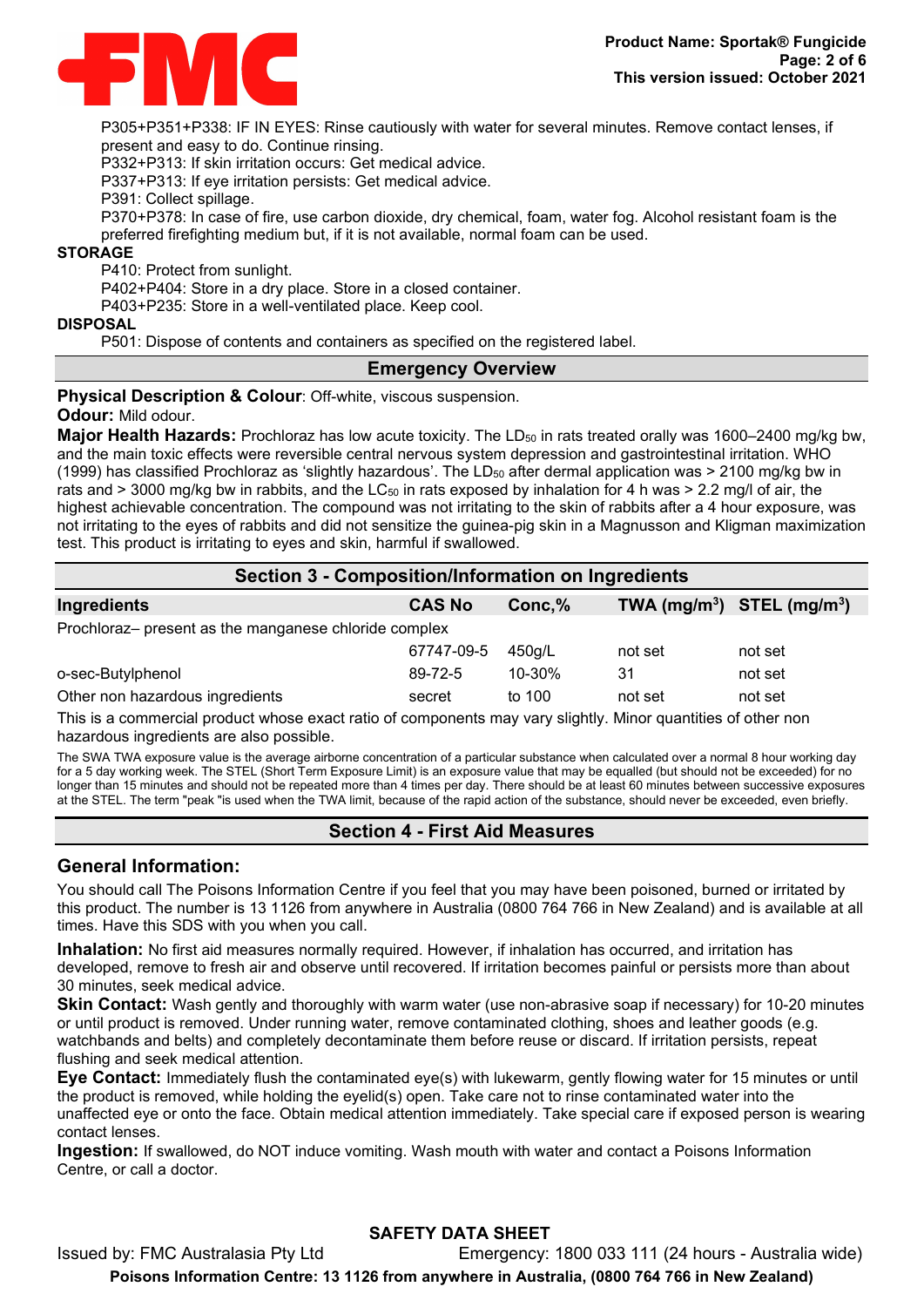

# **Section 5 - Fire Fighting Measures**

**Fire and Explosion Hazards**: The major hazard in fires is usually inhalation of heated and toxic or oxygen deficient (or both), fire gases. There is little risk of an explosion from this product if commercial quantities are involved in a fire. Violent steam generation or eruption may occur upon application of direct water stream on hot liquids. Vapours from this product are heavier than air and may accumulate in sumps, pits and other low-lying spaces, forming potentially explosive mixtures. They may also flash back considerable distances.

Fire decomposition products from this product may be toxic if inhaled. Take appropriate protective measures. **Extinguishing Media:** In case of fire, use carbon dioxide, dry chemical, foam, water fog. Alcohol resistant foam is the preferred firefighting medium but, if it is not available, normal foam can be used. Try to contain spills, minimise spillage entering drains or water courses.

**Fire Fighting:** If a significant quantity of this product is involved in a fire, call the fire brigade. There is little danger of a violent reaction or explosion if significant quantities of this product are involved in a fire. Recommended personal protective equipment is full fire kit and breathing apparatus.

| Flash point:                     | $>95^{\circ}$ C                               |
|----------------------------------|-----------------------------------------------|
| <b>Upper Flammability Limit:</b> | No data.                                      |
| <b>Lower Flammability Limit:</b> | No data.                                      |
| <b>Autoignition temperature:</b> | No data.                                      |
| <b>Flammability Class:</b>       | Not flammable (GHS); C1 combustible (AS 1940) |
|                                  |                                               |

## **Section 6 - Accidental Release Measures**

**Accidental release:** In the event of a major spill, prevent spillage from entering drains or water courses. Wear full protective clothing including eye/face protection. All skin areas should be covered. See below under Personal Protection regarding Australian Standards relating to personal protective equipment. No special recommendations for clothing materials. Eye/face protective equipment should comprise as a minimum, protective goggles. If there is a significant chance that vapours or mists are likely to build up in the cleanup area, we recommend that you use a respirator. Usually, no respirator is necessary when using this product. However, if you have any doubts consult the Australian Standard mentioned below (section 8). Otherwise, not normally necessary.

Stop leak if safe to do so, and contain spill. Absorb onto sand, vermiculite or other suitable absorbent material. If spill is too large or if absorbent material is not available, try to create a dike to stop material spreading or going into drains or waterways. Because of the environmentally hazardous nature of this product, special care should be taken to restrict release to waterways or drains. Sweep up and shovel or collect recoverable product into labelled containers for recycling or salvage, and dispose of promptly. Recycle containers wherever possible after careful cleaning. Refer to product label for specific instructions. After spills, wash area preventing runoff from entering drains. If a significant quantity of material enters drains, advise emergency services. Full details regarding disposal of used containers, spillage and unused material may be found on the label. If there is any conflict between this SDS and the label, instructions on the label prevail. Ensure legality of disposal by consulting regulations prior to disposal. Thoroughly launder protective clothing before storage or re-use. Advise laundry of nature of contamination when sending contaminated clothing to laundry.

# **Section 7 - Handling and Storage**

**Handling:** Keep exposure to this product to a minimum, and minimise the quantities kept in work areas. Check Section 8 of this SDS for details of personal protective measures, and make sure that those measures are followed. The measures detailed below under "Storage" should be followed during handling in order to minimise risks to persons using the product in the workplace. Also, avoid contact or contamination of product with incompatible materials listed in Section 10.

**Storage:** This product is a Scheduled Poison. Observe all relevant regulations regarding sale, transport and storage of this schedule of poison. Check packaging - there may be further storage instructions on the label.

## **Section 8 - Exposure Controls and Personal Protection**

The following Australian Standards will provide general advice regarding safety clothing and equipment: Respiratory equipment: **AS/NZS 1715**, Protective Gloves: **AS 2161**, Occupational Protective Clothing: AS/NZS 4501 set 2008, Industrial Eye Protection: **AS1336** and **AS/NZS 1337**, Occupational Protective Footwear: **AS/NZS2210**.

| <b>SWA Exposure Limits</b> | TWA (mg/m <sup>3</sup> ) | $STEL$ (mg/m <sup>3</sup> ) |
|----------------------------|--------------------------|-----------------------------|
| o-sec-Butylphenol          |                          | not set                     |

The ADI for Prochloraz is set at 0.01mg/kg/day. The corresponding NOEL is set at 1mg/kg/day. ADI means Acceptable Daily Intake; NOEL means No-observable-effect-level. Data from Australian ADI List, June 2014.

## **SAFETY DATA SHEET**

Issued by: FMC Australasia Pty Ltd Emergency: 1800 033 111 (24 hours - Australia wide) **Poisons Information Centre: 13 1126 from anywhere in Australia, (0800 764 766 in New Zealand)**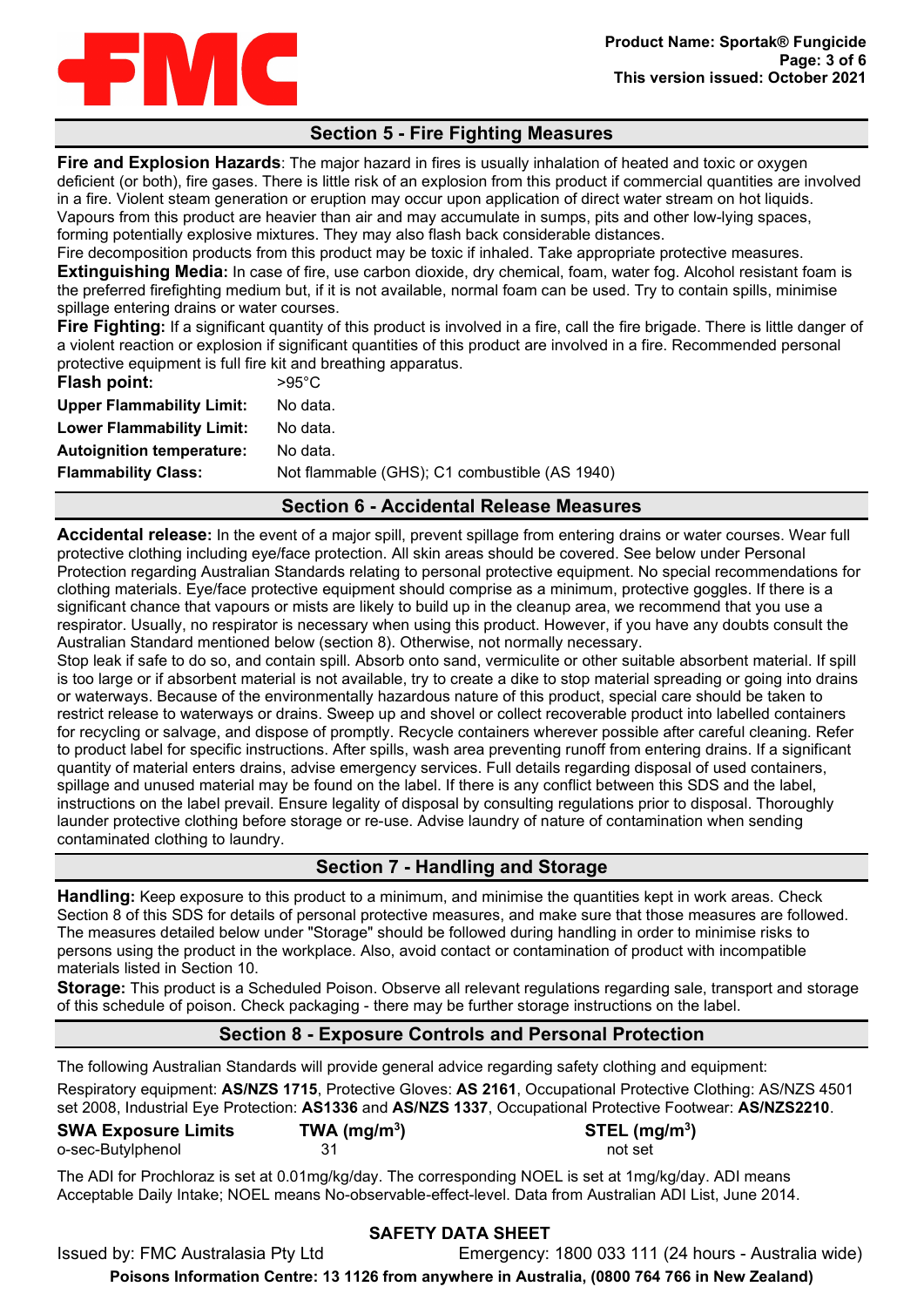

No special equipment is usually needed when occasionally handling small quantities. The following instructions are for bulk handling or where regular exposure in an occupational setting occurs without proper containment systems. **Ventilation:** This product should only be used in a well ventilated area. If natural ventilation is inadequate, use of a fan is suggested.

**Eye Protection:** Protective glasses or goggles should be worn when this product is being used. Failure to protect your eyes may cause them harm. Emergency eye wash facilities are also recommended in an area close to where this product is being used.

**Skin Protection:** Prevent skin contact by wearing impervious gloves, clothes and, preferably, apron. Make sure that all skin areas are covered. See below for suitable material types.

**Protective Material Types:** We suggest that protective clothing be made from the following materials: PVC.

**Respirator:** Usually, no respirator is necessary when using this product. However, if you have any doubts consult the Australian Standard mentioned above. Otherwise, not normally necessary.

Eyebaths or eyewash stations and safety deluge showers should, if practical, be provided near to where this product is being handled commercially.

## **Section 9 - Physical and Chemical Properties:**

| <b>Physical Description &amp; colour:</b> | Off-white, viscous suspension.                   |
|-------------------------------------------|--------------------------------------------------|
| Odour:                                    | Mild odour.                                      |
| <b>Boiling Point:</b>                     | Not available.                                   |
| <b>Freezing/Melting Point:</b>            | No specific data. Liquid at normal temperatures. |
| <b>Volatiles:</b>                         | No data.                                         |
| <b>Vapour Pressure:</b>                   | No data.                                         |
| <b>Vapour Density:</b>                    | No data.                                         |
| <b>Specific Gravity:</b>                  | 1.13 at $20^{\circ}$ C                           |
| <b>Water Solubility:</b>                  | Forms a suspension in water.                     |
| pH:                                       | No data.                                         |
| <b>Volatility:</b>                        | No data.                                         |
| <b>Odour Threshold:</b>                   | No data.                                         |
| <b>Evaporation Rate:</b>                  | No data.                                         |
| <b>Coeff Oil/water Distribution:</b>      | No data                                          |
| <b>Autoignition temp:</b>                 | No data.                                         |

# **Section 10 - Stability and Reactivity**

**Reactivity:** This product is unlikely to react or decompose under normal storage conditions. However, if you have any doubts, contact the supplier for advice on shelf life properties.

**Conditions to Avoid:** Protect this product from light. Store in the closed original container in a dry, cool, wellventilated area out of direct sunlight.

**Incompatibilities:** No particular Incompatibilities.

**Fire Decomposition:** Combustion forms carbon dioxide, and if incomplete, carbon monoxide and possibly smoke. Water is also formed. May form nitrogen and its compounds, and under some circumstances, oxides of nitrogen. Occasionally hydrogen cyanide gas in reducing atmospheres. May form hydrogen chloride gas, other compounds of chlorine. Manganese compounds. Carbon monoxide poisoning produces headache, weakness, nausea, dizziness, confusion, dimness of vision, disturbance of judgment, and unconsciousness followed by coma and death. **Polymerisation:** This product will not undergo polymerisation reactions.

# **Section 11 - Toxicological Information**

**Toxicity:** No carcinogenic effect was observed in rats. In the study in mice, an increased incidence of liver adenomas and carcinomas was found in both males and females at concentrations above 325 ppm. A comprehensive range of studies of genotoxicity gave consistently negative results, except for a weakly positive response in a test for sister chromatid exchange in Chinese hamster ovary cells in vitro in both the presence and the absence of an exogenous metabolic activation system.

In a two-generation study of reproductive toxicity in rats, reproductive performance was affected only at a concentration harmful to the mother. There is no data to hand indicating any particular target organs.

## **Classification of Hazardous Ingredients**

Ingredient **Risk Phrases** 

Prochloraz **Conc>=25%: Xn**; R22

## **SAFETY DATA SHEET**

Issued by: FMC Australasia Pty Ltd Emergency: 1800 033 111 (24 hours - Australia wide)

**Poisons Information Centre: 13 1126 from anywhere in Australia, (0800 764 766 in New Zealand)**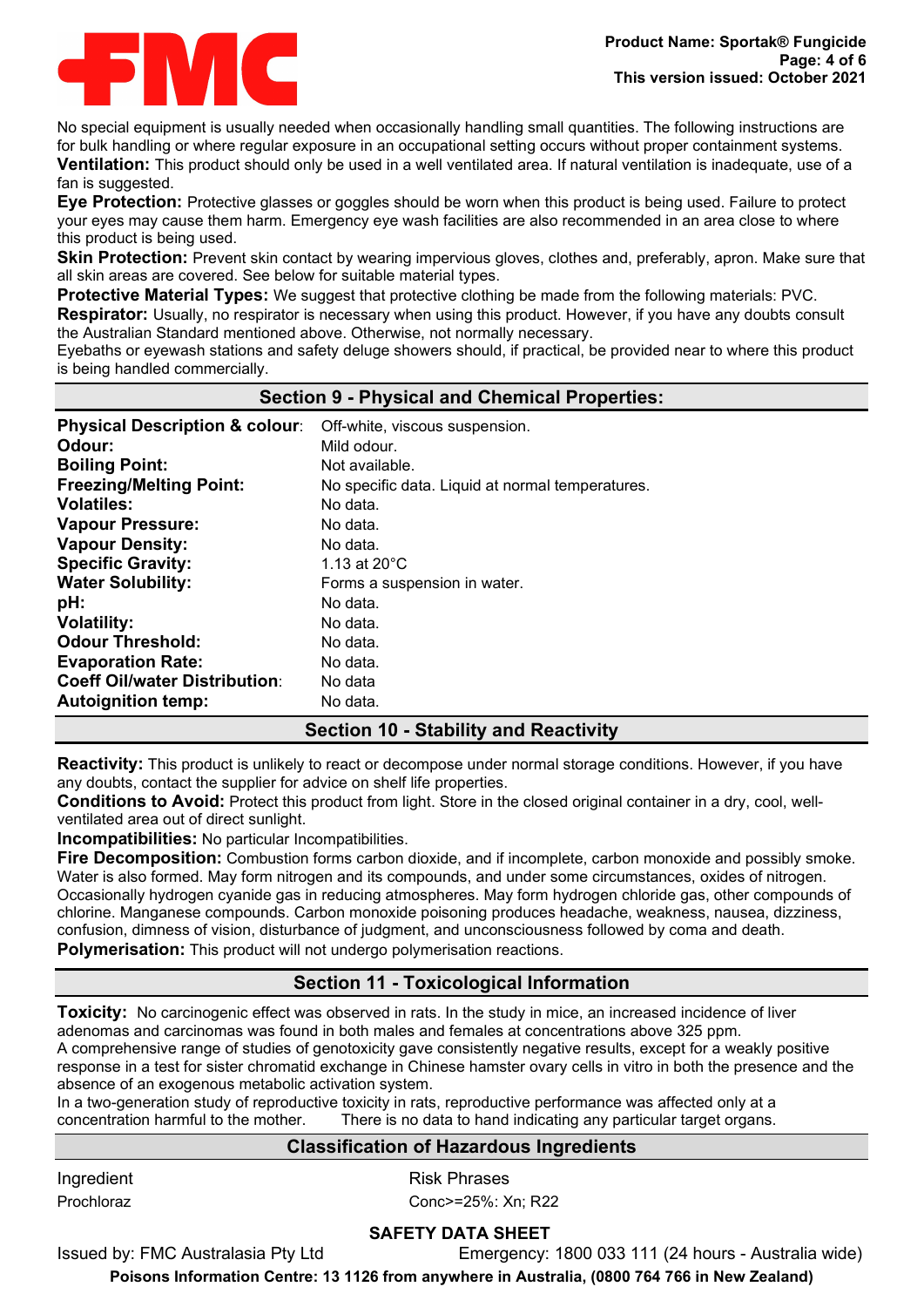

- Acute toxicity category 4
- Hazardous to the aquatic environment (acute) category 1
- Hazardous to the aquatic environment (chronic) category 1

## **Potential Health Effects**

# **Inhalation:**

**Short Term Exposure:** Available data indicates that this product is not harmful. However product may be mildly irritating, although unlikely to cause anything more than mild transient discomfort.

**Long Term Exposure:** No data for health effects associated with long term inhalation.

## **Skin Contact:**

**Short Term Exposure:** This product is a skin irritant. Symptoms may include itchiness and reddening of contacted skin. Other symptoms may also become evident, but if treated promptly, all should disappear once exposure has ceased.

**Long Term Exposure:** No data for health effects associated with long term skin exposure.

# **Eye Contact:**

**Short Term Exposure:** This product is an eye irritant. Symptoms may include stinging and reddening of eyes and watering which may become copious. Other symptoms may also become evident. If exposure is brief, symptoms should disappear once exposure has ceased. However, lengthy exposure or delayed treatment may cause permanent damage.

**Long Term Exposure:** No data for health effects associated with long term eye exposure.

## **Ingestion:**

**Short Term Exposure:** Significant oral exposure is considered to be unlikely. Available data shows that this product is harmful, but symptoms are not available. However, this product is an oral irritant. Symptoms may include burning sensation and reddening of skin in mouth and throat. Other symptoms may also become evident, but all should disappear once exposure has ceased.

**Long Term Exposure:** No data for health effects associated with long term ingestion.

## **Carcinogen Status:**

**SWA:** No significant ingredient is classified as carcinogenic by SWA.

**NTP:** No significant ingredient is classified as carcinogenic by NTP.

**IARC:** No significant ingredient is classified as carcinogenic by IARC.

## **Section 12 - Ecological Information**

Very toxic to aquatic organisms, may cause long-term adverse effects to the aquatic environment. Dangerous to fish and other aquatic organisms. Low toxicity to birds, bees and earthworms.

Partition coefficient n-octanol/water: log Po/w 4.38

Prochloraz is well adsorbed onto soil particles, and is immobile in soil, not readily degradable and not readily leached.

**Birds:** LD<sub>50</sub> mallard: 1954mg/kg

LD50 bobwhite quail: 662mg/kg

**Fish:** LC<sub>50</sub> rainbow trout (*Oncorhynchus mykiss*): 1.5mg/L

LC50 bluegill sunfish (*Lepomis macrochirus*): 2.2mg/L

**Algae:** EC50 *Selenastrum capricornutum* 0.094mg/L

**Daphnia: EC<sub>50</sub> 4.3mg/L** 

# **Section 13 - Disposal Considerations**

**Disposal:** Special help is available for the disposal of Agricultural Chemicals. The product label will give general advice regarding disposal of small quantities, and how to cleanse containers. However, for help with the collection of unwanted rural chemicals, contact ChemClear 1800 008 182 http://www.chemclear.com.au/ and for help with the disposal of empty drums, contact DrumMuster http://www.drummuster.com.au/ where you will find contact details for your area.

## **Section 14 - Transport Information**

**Not subject to the ADG Code when transported by Road or Rail in Australia, in packages 500kg(L) or less; or IBCs, but classed as Dangerous by IATA and IMDG/IMSBC when carried by Air or Sea transport (see details below).** 

**UN Number:** 3082, ENVIRONMENTALLY HAZARDOUS SUBSTANCE, LIQUID, N.O.S.(Prochloraz)

## **SAFETY DATA SHEET**

Issued by: FMC Australasia Pty Ltd Emergency: 1800 033 111 (24 hours - Australia wide)

**Poisons Information Centre: 13 1126 from anywhere in Australia, (0800 764 766 in New Zealand)**